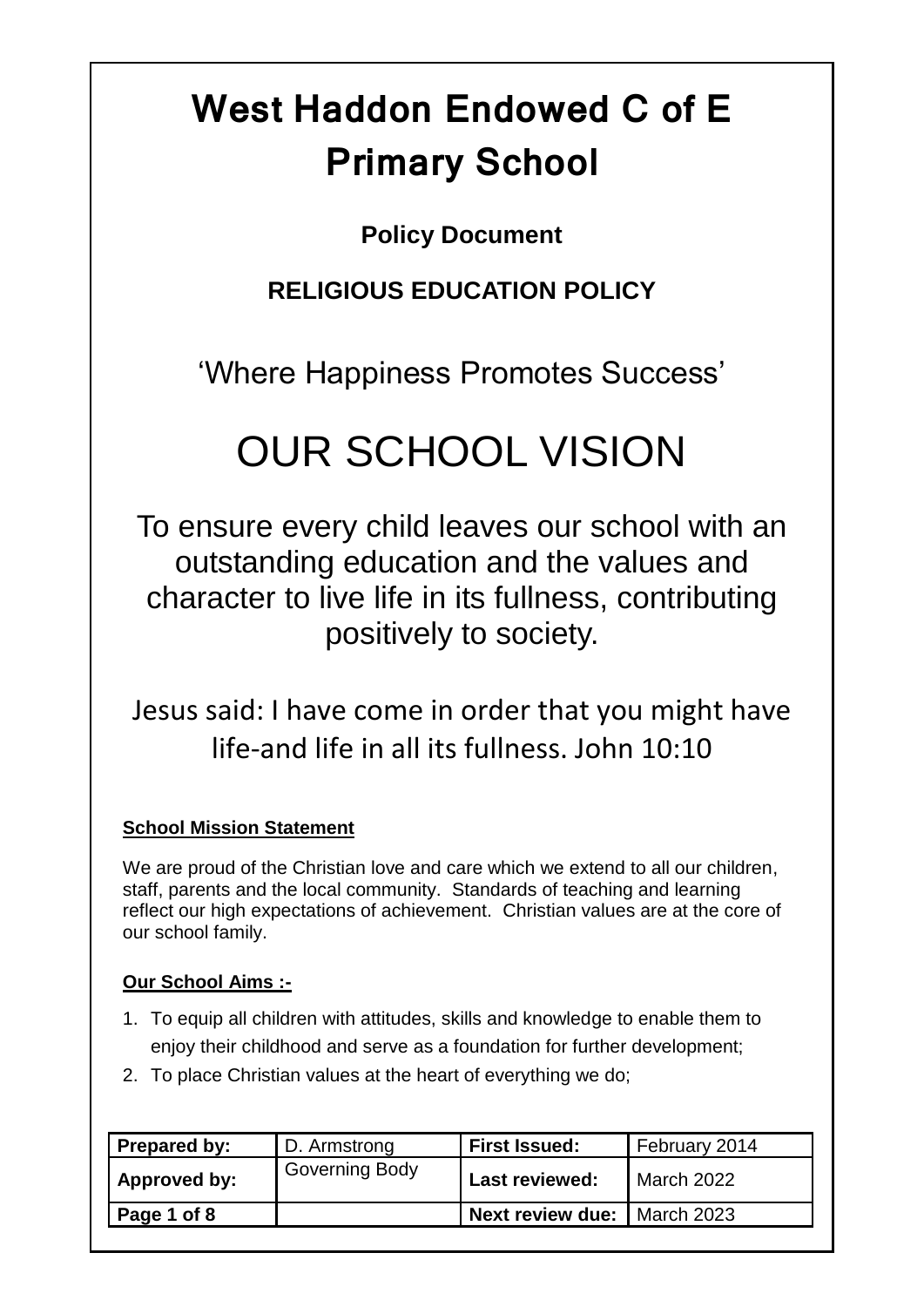- 3. To provide a happy environment that is caring, nurturing and supportive for everyone involved in our school;
- 4. To treat the children as individuals and encourage them to reach their potential;
- 5. To maintain and strengthen our links with the wider community.

### **Rationale**

This policy outlines the purpose, nature and management of Religious Education at West Haddon Endowed C of E Primary School.

# **The Legal Situation of Religious Education (RE)**

The Education Act (1996) requires:

- RE to be taught to all pupils in full time education in LA schools. This includes children in reception classes, post-16 students and those with special educational needs;
- RE to be taught according to the LA Agreed Syllabus, (except in voluntary aided schools);
- RE to play its full part along with other subjects and aspects of school life, and Collective Worship in 'providing for the spiritual, moral, cultural, mental and physical development of pupils';
- The Agreed Syllabus to reflect the fact that the religious traditions of Great Britain are in the main Christian, whilst taking account of the teaching and practices of the other principal religions represented in the UK.

To assist in meeting these legal requirements, we have adopted fully the 2018 – 2023 Syllabus for RE in Northamptonshire.

#### **Aims of Religious Education**

The overall aims of Religious Education are to enable children to become:

- Successful learners who enjoy learning, make progress and achieve to their full potential;
- Literate in the major world religions and have high levels of Christian literacy;
- Spiritually and morally aware;
- Confident individuals who are able to live safe, healthy and fulfilling lives;
- Responsible citizens who make a positive contribution to society.

More specifically, Religious Education aims to enable children to:

- Enquire into, investigate and understand religions and beliefs. This includes thinking about and interpreting religious beliefs, teachings, sources, practices, ways of life and ways of expressing meaning with reference to the specific beliefs and religions studied;
- Question, explore, reflect upon and interpret human experience in the light of religions and beliefs studied. This includes communicating reflections,

| $\vert$ Page 2 of 8 | Next review due: March 2023 |  |
|---------------------|-----------------------------|--|
|                     |                             |  |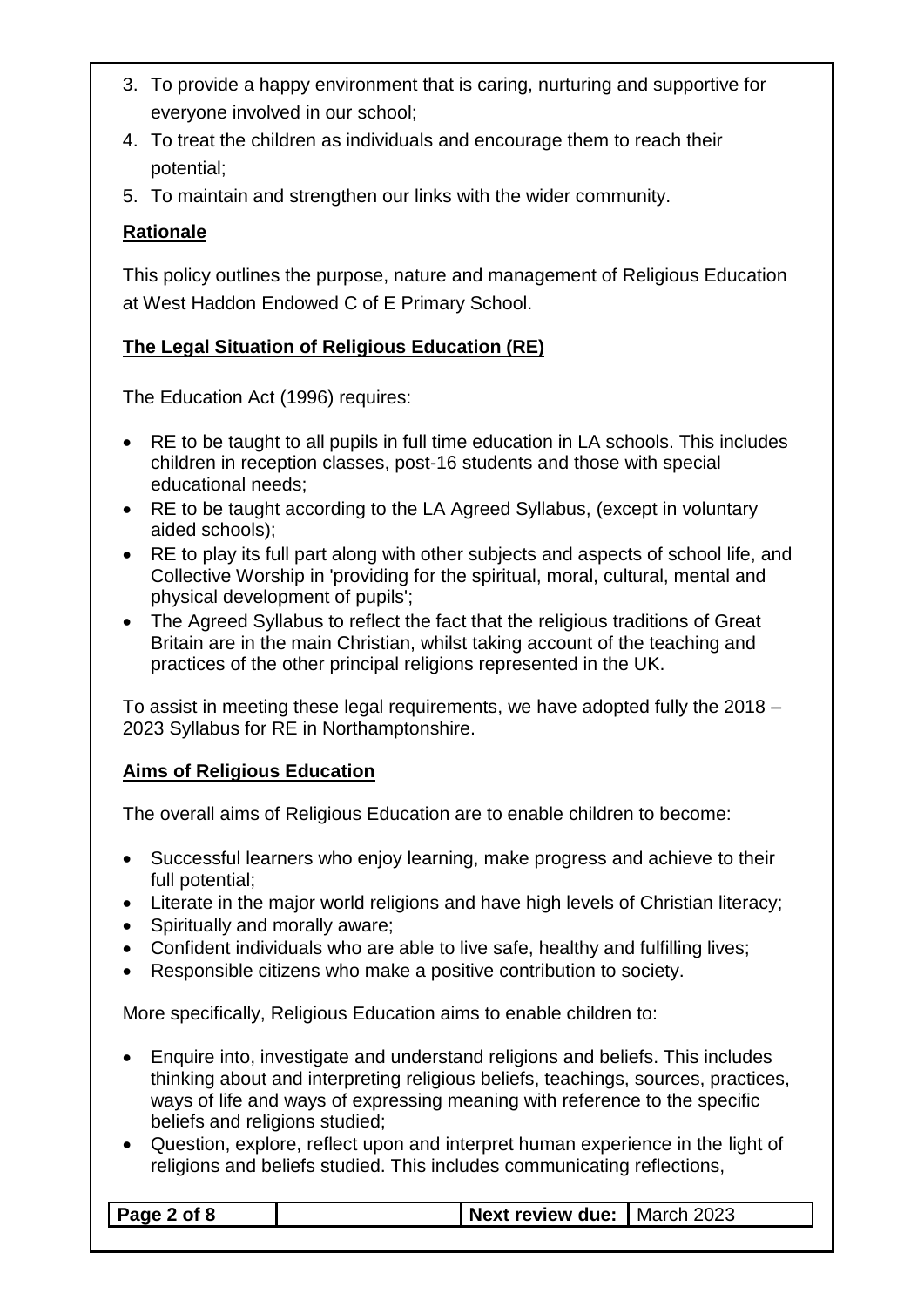responses and evaluations about questions of identity, belonging, diversity, meaning, purpose, truth, values and commitments, making increasingly insightful links to the specific religions studied.

These aims contribute to and complement our School Aims, re-affirming the importance of Christian values at the heart of everything we do.

#### **Subject Intent:**

Our Religious Education and Collective Worship curricula play a fundamental role in realising the key aspects of our school vision: to 'ensure that every child leaves our school with an outstanding education the values and character to live life in its fullness, contributing positively to society.' This recognises how essential both curricula are in developing 'character' as defined in the Church of England's thinking: The Fruit of the Spirit. In essence, both curricula are central in ensuring our school meets its intent to prepare children to flourish in the complex world around them, developing their spiritual, moral, intellectual and academic character.

The curricula intent is to meet the statutory requirements for Religious Education whilst ensuring provision meets the needs of our particular local situation. In meeting legal requirements, the intent is to:

- Teach RE all pupils from nursery to year 6;
- Fully adopt the LA Agreed Syllabus;
- Utilise other quality resources to add depth in understanding (e.g. Understanding Christianity);
- Integrate with other subjects and aspects of school life to provide for the spiritual, moral, cultural, mental and physical development of pupils;
- Reflect the religious tradition in Great Britain of Christianity:
- Reflect the religious practices represented in the UK.

There are a clear set of school intents that are in keeping with the statutory aims and develop important themes for our school in greater detail, helping to build up their cultural capital. These are to enable children to:

- Grow in confidence and self-awareness so that they can approach learning positively, enjoy the challenges they face when learning, make progress and achieve their full potential;
- Be literate in the major world religions and have high levels of Christian literacy (including being knowledgeable in the Anglican liturgical calendar);
- Develop knowledge of and attitudes of respect towards other people who hold views and beliefs different from their own;
- Through first-hand experience, develop an understanding of the influence of the beliefs, values and traditions on individuals, local communities and cultures;
- Be able to take a reasoned and informed view of religious and matters of faith;
- Be spiritually and morally aware;
- Be able to contemplate some of the profound questions in life (What is the purpose of life? How should we treat each other?)
- Be responsible citizens who make a positive contribution to society;

| of $8$<br>. | review due:<br>. | วกวจ<br>March<br>.uzə |
|-------------|------------------|-----------------------|
|             |                  |                       |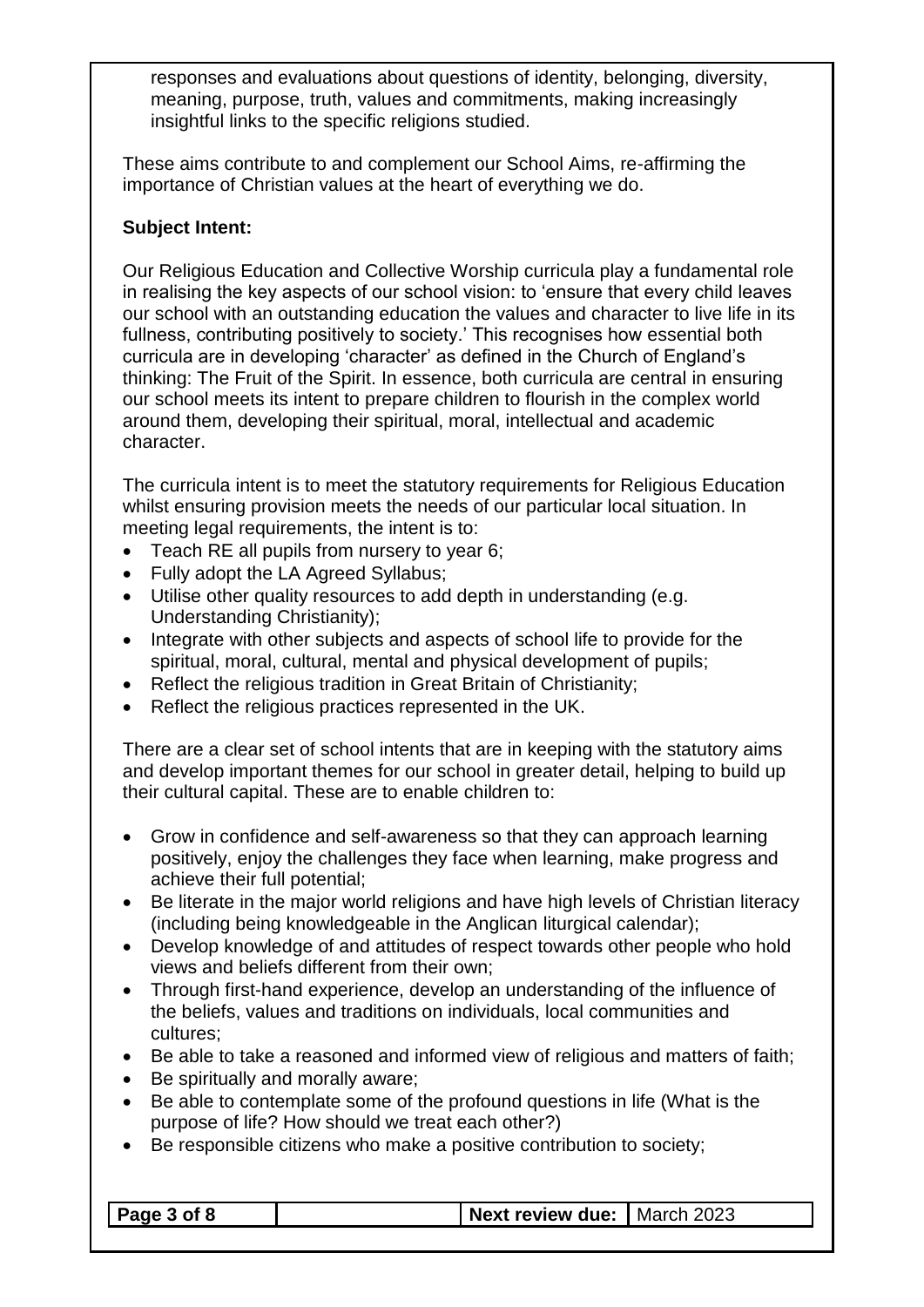• Understand and know how to use the Christian values to guide their everyday choices and positive interactions with others.

It is intended that Religious Education lessons provide opportunities to learn about a religion and to explore, reflect, interpret and question.

It is the clear intent that Religious Education plays a leading role in establishing Christian values at the heart of everything the school does.

It is intended that learning in Religious Education is embedded in the long-term memory for later application and transfer to novel situations. To do this, 10 common characteristics of good quality teaching and learning are applied.

The intention is that the majority of children will move through the Religious Education curriculum at broadly the same pace, making at least expected progress throughout all Key Stages from their individual starting points. Children who are not sufficiently fluent, either through a lack of experience or a recognised need, will have adaptations to the curriculum to meet their needs. We also expect that overall standards in RE will broadly match that of the core subject of reading.

#### **Implementation**

#### *Curriculum Structure*

Our Religious Education curriculum is structured around the programmes of study detailed in the Agreed Syllabus. Christianity is studied in all Key Stages. In Key Stage 1 children also study Judaism and Hinduism. In Key Stage 2 children build on their learning on Judaism and Hinduism, and the further study Islam, Sikhism, Buddhism and the philosophical and ethical stance of Humanism. A curriculum map details the sequence of teaching across the year groups.

Depth of religious literacy in Christianity is supported by the use of the Understanding Christianity resources. Certain units have been selected that assist in the delivery of the Christian element of the SACRE scheme: these are detailed in the curriculum map.

Where-ever practicable, representatives of the main religious practices meet and work with our children, providing first-hand experiences of other faiths and depth to their learning and understanding.

Our schemes of work are developed from the Agreed Syllabus and guidance from the Diocese. From these, teachers plan and deliver a minimum of an hour per week of direct Religious Education teaching in KS1, and a minimum of one hour and fifteen minutes of direct teaching in KS2. During each Key Stage, at least 50% of this time is given to units with a strong Christian emphasis. Further time is given over to visits and/ or visitors. Acts of Worship are not included in these timings. Where possible, links to other subjects are made to make learning as relevant as is possible and linked to wider issues faced by the world today.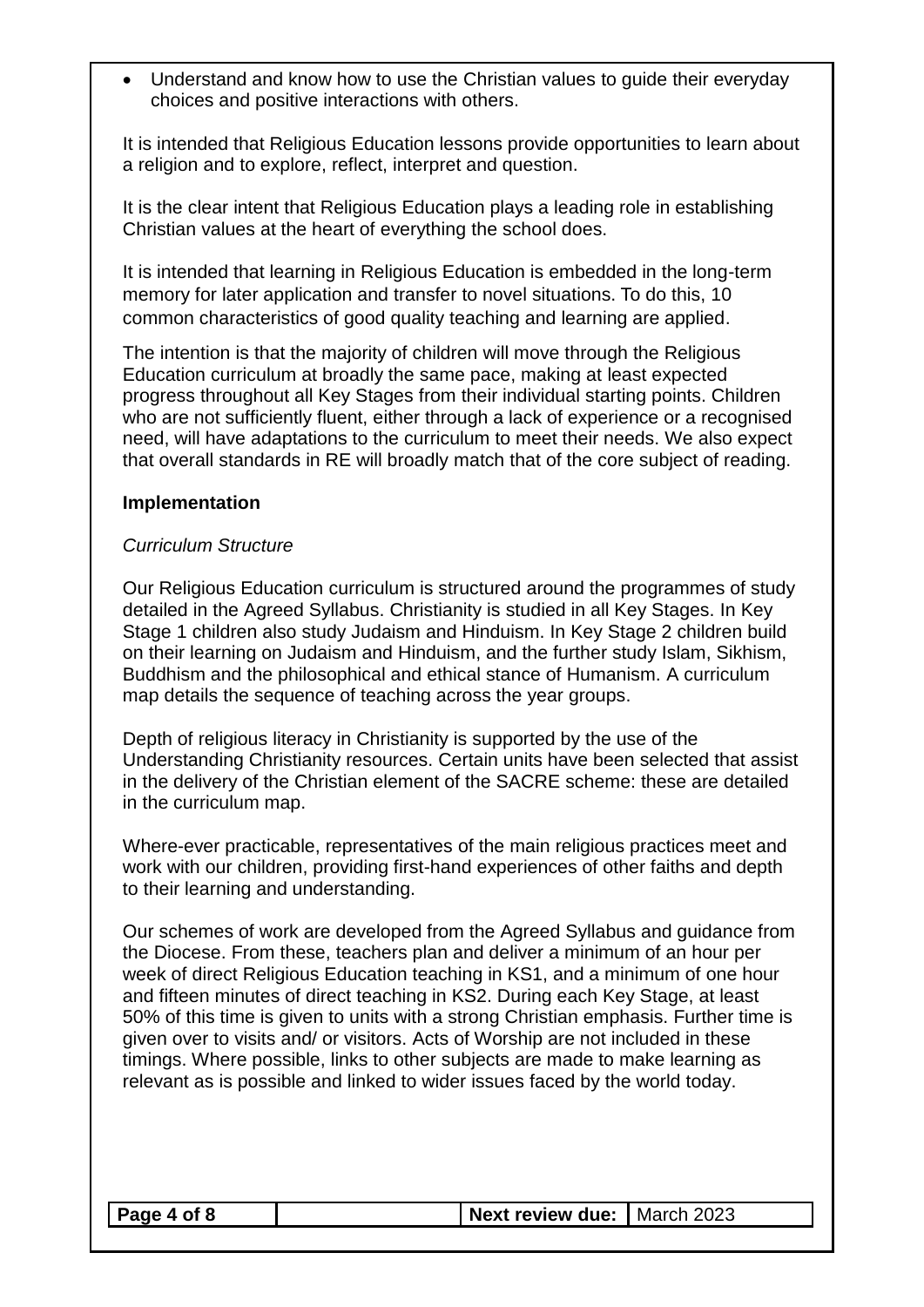*Teaching and Learning – Religious Education*

Religious Education has a unique role in promoting our school aims and thereby promoting the development of the whole child: developing their spiritual, moral, intellectual and academic character.

Lessons, across all religions, consider two key attainment targets:

- AT1: Learning about religion and belief; and
- AT2: Learning from religion and belief.

Throughout, there is a focus on exploration, reflection, interpretation and questioning.

Additional time throughout the year is given to a programme of religious and cultural enrichment activities, to give children a 'first-hand' understanding of aspects of their learning, for example though visitors to the school or visits to places of worship.

Asking and exploring the difficult or big questions in life is a key thread running through a lesson. Lesson frequently start with a big question for the children to consider and explore. In support of this questioning and enquiring approach, visitors from the principal religions represented in the United Kingdom visit classes as a part of the RE units. During these visits, children not only earn first-hand about the religion and the influence on people's everyday lives, they are encouraged to ask questions and explore deeper concepts and ideas about beliefs.

A key focus of Christian teaching are the 8 key concepts of God's Story: God, Creation, The Fall, Incarnation, Salvation and The Kingdom of God. Lessons on Christianity regularly make reference to these key concepts. In keeping with the aim to develop deep religious literacy, learning focuses on the **text** sources of religious belief (e.g. the Bible, hymns etc.), the **impact** on Christians (how aspects of a Christian's life is informed by guidance in texts) and **connections** with their own views, putting parts together to see a bigger picture and similarities between religions.

The ten characteristics of good quality teaching and learning are applied throughout Religious Education lessons through approaches such as:

- Regularly review previous learning through starters that connect the new to the existing.
- Regularly provide next-step marking that invites children to recall earlier learning and makes links between different religions.
- Revisit and link core RE learning (such as the 8 core concepts in God's Story) where opportunities arise.
- Deliver new content in small steps that build up a bigger picture of a religion or religious practice.
- Provide time to talk about a religion and religious practices with the teacher asking questions to check understanding and challenge perceptions.
- Provide real life models of a religion and religious practice though the use of visitors to talk about their experiences, practices and beliefs.
- Provide feedback in marking and verbally in lessons, allowing meaningful time think and respond.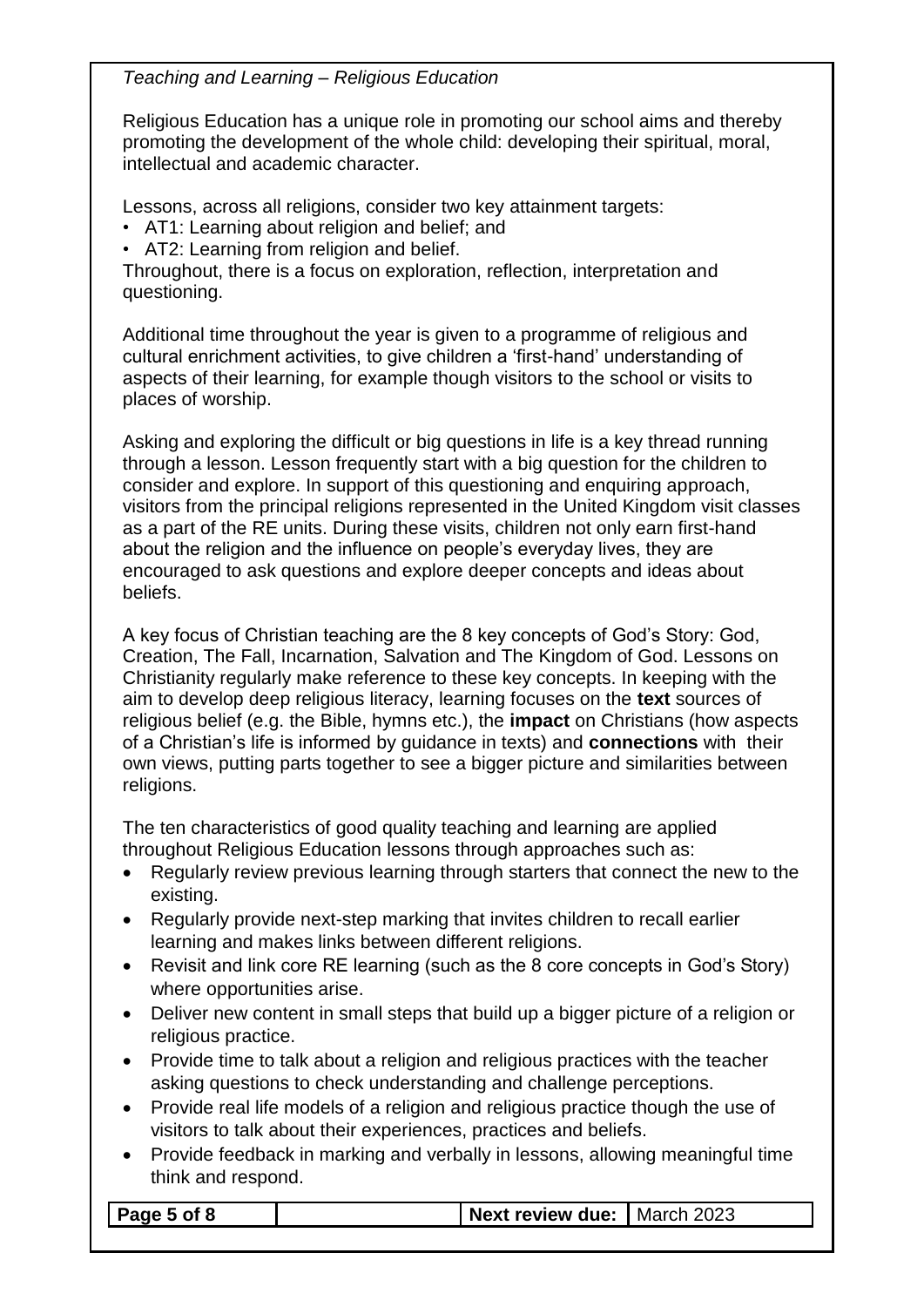- Provide a range of artefacts and literary sources that children can access during their learning.
- Planning inspiring learning opportunities that engage children and get them questioning and probing their current understanding.
- Plan independent learning where knowledge is rephrased, summarised, applied (e.g. writing a letter on behalf of a charity).
- Differentiate learning for all learners.
- Promote talk and explanation through the regular use of Big Questions that explore deeper questions of live and belief.
- Consider matters of morality.
- Learn about the diverse views and beliefs represented in the local and wider society.
- Explore their own beliefs and values and be challenged to put these positive values into action.

### *Teaching and Learning –Religious Education & Collective Worship crossover*

The teaching of Christian Values follows key strands to ensure that they are 'lived' and becomes a part of the fabric of the children's experience, thereby fulfilling the school's Vision. There strands are:

- The meaning behind each value;
- How the value is presented in the Bible and the part it plays in God's Story;
- The role the value plays in developing spirituality;
- The 'Big Questions' that arise from studying the values;
- How children might be Courageous Advocates and make a positive difference to the communities around them.

Teaching of a value is carried out in RE lessons and further exploration, reflection, interpretation and questioning takes place during acts of Collective Worship (following detailed plans written by the Collective Worship lead). At the end of each month, each class presents their learning to the school community during an act of Community Worship at the village church. This is led by year 6 children.

#### *Subject Knowledge*

We set high expectations for every lesson taught at our school, and therefore take staff development very seriously. The Church of England's resource *Understanding Christianity* is a key document that teachers draw on in their teaching of Christianity. It's clear and detailed notes give information about the aspect of Christianity covered to a depth beyond that in the SACRE scheme. Therefore, teachers religious literacy and subject knowledge is considerably enhanced by using this resource. The SACRE resource includes detailed progression documentation that supports teachers' attaining a good subject knowledge in the religions studied. INSET in Religious Education is regular feature of staff training, ensuring teachers are up-to-date with the school's priorities for the subject. INSET on the Christian Values is led by the local vicar. Where necessary, high levels of staff subject knowledge are attained by additional support, such as joint planning, with the RE Subject Leader.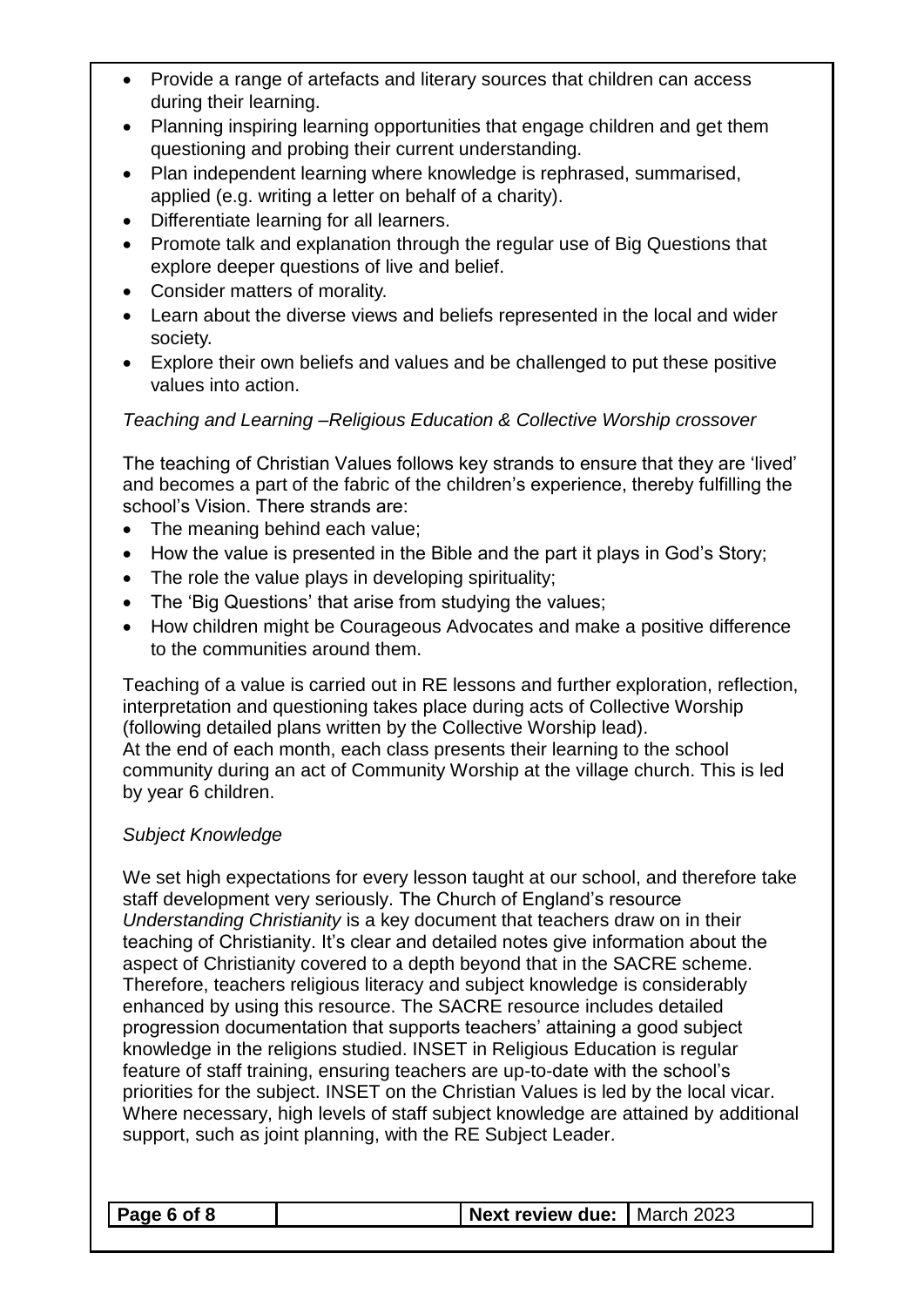#### *Assessment*

End-of-term summative assessments are made of every child in both AT1 and AT2, backed up by examples knowledge of children's work and level judgements across the ability ranges. To give a sense of our attainment against the national picture, attainment in RE is compared against the school's reading results. Progress and attainment is reported to parents annually.

#### *Monitoring and Evaluation*

Monitoring and Evaluating in Religious Education is led by the RE Subject Leader, and in recognition of the high importance placed on the subject there is a considerable input from the school's leadership. Whenever possible, external 'critical friends' are employed to provide an impartial view of the subject (including the linked DSS).

A range of monitoring activities are timetabled throughout the year to ensure the learning and teaching of Religious Education is clearly understood. Annually, lessons are observed through lesson observations and/ or learning walks; a book scrutiny takes place across the whole school; children's attitudes are gathered via pupil voice activities.

Termly assessment data is used to monitor and evaluate current attainment, children's progress towards their end-of-key stage target and to identify cohorts that are at risk of under-performing and to assist in identifying any remedial actions required.

Following monitoring and evaluation exercises, staff are given development points to improve their practice further. Where necessary, this may include additional support such as joint planning with the RE Subject Leader.

#### **Staff Development**

We set high expectations for every lesson taught at our school, and therefore take staff development very seriously.

Following monitoring exercises, staff are given development points to improve their practice further. Where necessary, this may include additional support such as joint planning with the RE Subject Leader.

Any concerns of underperformance will referred to the Head Teacher and addressed through the appropriate performance procedures.

Staff meetings and regular Training Day sessions are used to address whole-staff development needs, such as assessment practices.

Clergy from the West Haddon Church regularly assist in staff meetings to develop pedagogical knowledge and understanding.